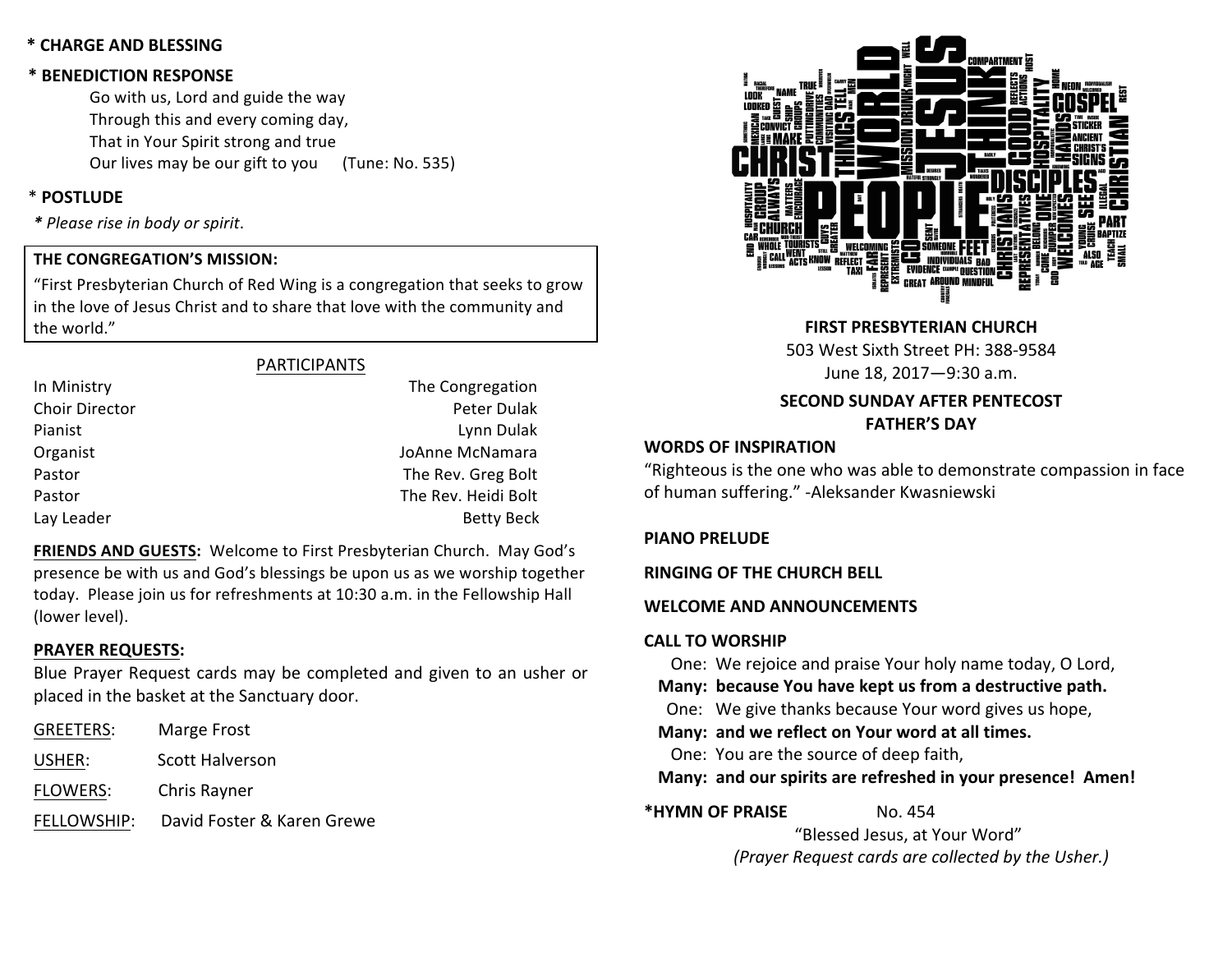#### **\*PRAYER OF CONFESSION** (unison)

**Merciful God, creator of all that is, seen and unseen, our delight is in Your** word and we have a deep sense of your presence when we allow it to fill our lives night and day. For the times when we listen to the advice of those who rebel against You, Lord have mercy. For those times when we can be found with those who scorn, Christ have mercy. We experience **your blessings like a tree that is planted beside a never-failing stream. For** those times when we do not bear the fruits of Your abundance, Lord have mercy. Merciful God, renew us by Your nurture and blessing, so that we may prosper in Your ways. Watch over us, so that the ways of the wicked pass from us. Amen.

#### **\*SILENT PRAYER**

#### **\*ASSURANCE OF PARDON**

- One: Happy are we, holy people, when we walk in the ways of our God. Happy are we, beloved ones, as we receive God's forgiveness.
- **Many:** Happy are we, God's own, because we are made whole, **through Jesus Christ. Amen.**

#### **\*PRAYER RESPONSE –(Gloria, Gloria Hymn #576)**

**Gloria, Gloria, in excelsis Deo! Gloria, Gloria, alleluia, alleluia**

**A TIME FOR YOUNG DISCIPLES**

| <b>SPECIAL MUSIC</b>        | "Clouds"<br>Psalm 1           | <b>Betsy Foster</b> | Praise Triune God, whom we<br>*Prayer of Dedication                                                         |
|-----------------------------|-------------------------------|---------------------|-------------------------------------------------------------------------------------------------------------|
| <b>OLD TESTAMENT LESSON</b> |                               |                     | One: We long for the time wh<br>and all who hunger and<br>and we believe that, des                          |
| <b>SERMON</b>               |                               | Rev. Greg Bolt      | always the time when m<br>make a difference.<br>Many: May it be so, through th<br>offering of our lives. Ar |
| * HYMN OF HOPE              | No. 158<br>"The One Is Blest" |                     | * HYMN OF TRUST<br>No. 404<br>"Precious Lord, Ta                                                            |

**\*AFFIRMATION OF FAITH** (The Apostles' Creed)

**I** believe in God the Father Almighty, Maker of heaven and **earth,**

And in Jesus Christ his only Son our Lord; who was conceived by the Holy Ghost, born of the Virgin Mary, suffered under Pontius Pilate, was crucified, dead, and buried; he descended into hell; the third day he rose again from the dead; he ascended into heaven, and sits on the right hand of God the Father Almighty; from thence he shall come to judge the quick and the **dead.**

**I** believe in the Holy Ghost; the holy catholic Church; the communion of saints; the forgiveness of sins; the resurrection of the body; and the life everlasting. Amen.

#### **PRAYERS OF THE PEOPLE**

| <b>Petitions</b>  |                   |
|-------------------|-------------------|
| Pastoral Prayer   |                   |
| The Lord's Prayer | (p. 16 in hymnal) |
| Response          |                   |

| WORSHIP THROUGH TITHES AND OFFERINGS |  |
|--------------------------------------|--|
| Offertory:                           |  |

| *Doxology                                 | No. 591                                                                                                                                                                                                                                                     |
|-------------------------------------------|-------------------------------------------------------------------------------------------------------------------------------------------------------------------------------------------------------------------------------------------------------------|
| Praise God, from whom all blessings flow; |                                                                                                                                                                                                                                                             |
| Praise Christ, all people here below;     |                                                                                                                                                                                                                                                             |
| Praise Holy Spirit evermore;              |                                                                                                                                                                                                                                                             |
| Praise Triune God, whom we adore. Amen.   |                                                                                                                                                                                                                                                             |
| *Prayer of Dedication                     |                                                                                                                                                                                                                                                             |
| make a difference.                        | One: We long for the time when the meek shall inherit the earth<br>and all who hunger and thirst after justice shall be satisfied,<br>and we believe that, despite the persistence of evil, now is<br>always the time when more good can be done and we can |
|                                           | . A A constant local constant in the constant of the constant of the constant of the constant of the constant of                                                                                                                                            |

## **gh the offering of these gifts and the** *<b>.* Amen.

d, Take My Hand"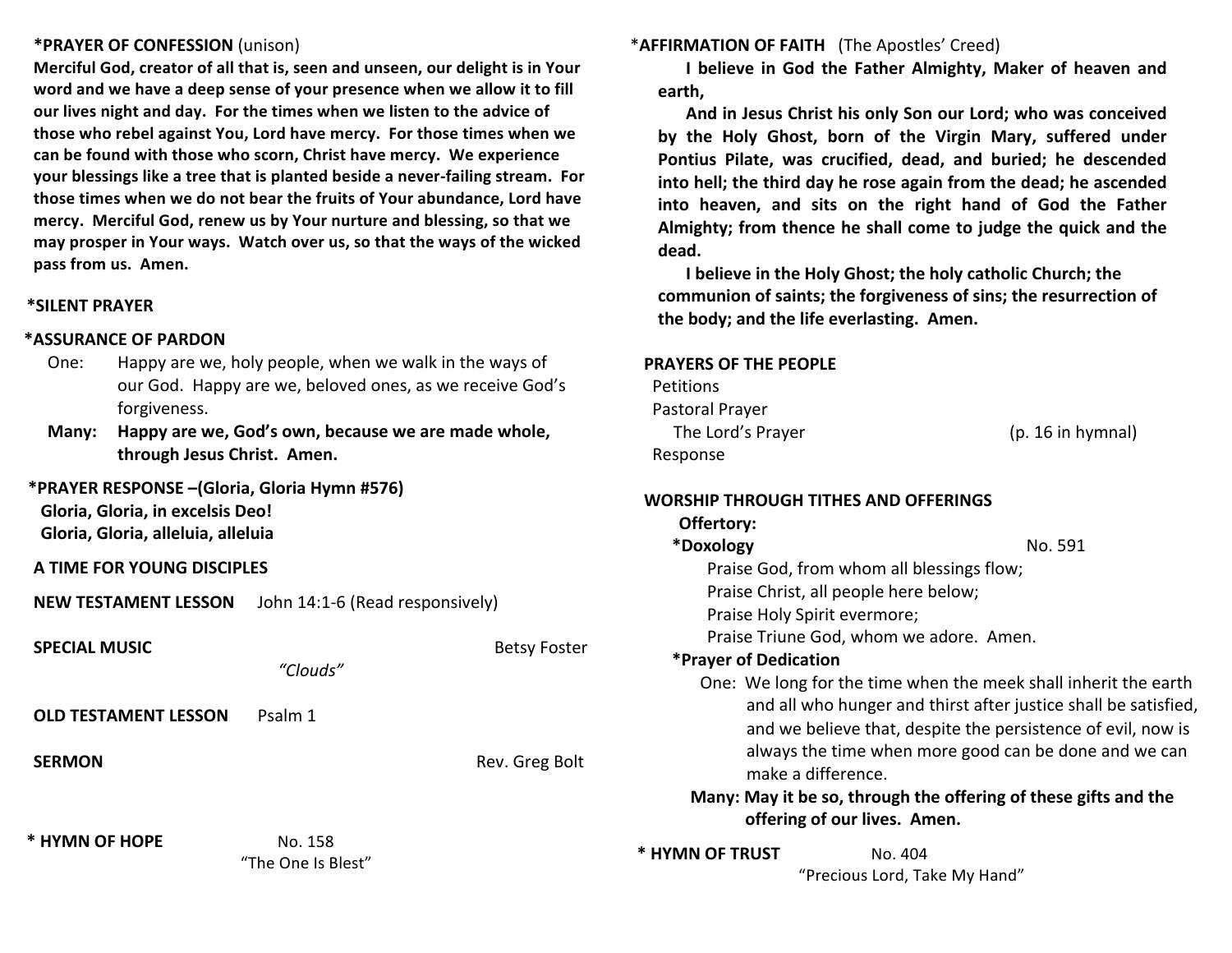# **John 14: 1-6**

14'Do not let your hearts be troubled. Believe in God, believe also in me. <sup>2</sup> In my Father's house there are many dwelling-places. If it were not so, **would I have told you that I go to prepare a place for you?** <sup>3</sup>And if I go and prepare a place for you, I will come again and will take you to myself, so that where I am, there you may be also. <sup>4</sup>And you know the **way to the place where I am going.'** <sup>5</sup>Thomas said to him, 'Lord, we do not know where you are going. How can we know the way?' <sup>6</sup>Jesus said to him, 'I am the way, and the truth, and the life. No one comes to the Father except through me.

# **Psalm 1**

Happy are those who do not follow the advice of the wicked. or take the path that sinners tread. or sit in the seat of scoffers:  $2$  but their delight is in the law of the LORD, and on his law they meditate day and night.  $3$  They are like trees planted by streams of water, which yield their fruit in its season, and their leaves do not wither. In all that they do, they prosper.

 $4$  The wicked are not so.

but are like chaff that the wind drives away.

 $5$  Therefore the wicked will not stand in the judgement, nor sinners in the congregation of the righteous;

 $6$  for the LORD watches over the way of the righteous, but the way of the wicked will perish.

# Happy Father's Day to all fathers!

# **ANNOUNCEMENTS**

**FIRST PREZ HAPPENINGS THIS WEEK:**  $TODAY,$  9:30 a.m. – Worship  $10:30$  a.m.  $-$  Fellowship Mon., 06/19, 10:00 a.m. - Coffee @Mandy's Café Tues., 06/20, 5:30 p.m. -Gospel According to Marvel Wed., 06/21, 6:15 a.m. - Men's Book Study 5:30 p.m. - Pizza Party 7:00 p.m. Worship and Sacraments Cmte. Thur., 06/22, 7:30 a.m. - Women's Book Study @ St. James 8:30 p.m. - Church Softball League

**GLORY TO GOD HYMNAL ORDER FORM:** An order form for the new "Glory" to God" hymnals is included as an insert with today's bulletin. Each hymnal costs \$20.00 and may be donated in memory of, in honor of, or in dedication to someone. Make checks payable to First Presbyterian Church Red Wing and write "Hymnal Fund" on the memo line. This hymnal contains many of the old hymns we sing along with some new ones.

# **FOOD SHELF NEWS**

**June's** goal is to collect 75 bottles of pancake syrup. Please be generous and help others have healthy meals. The bottles of syrup and/or financial donations may be left on the shelf in the lounge. Thank you for your help, support and generosity!

\*\*\*\*\*\*\*\*\*\*\*\*\*\*\*\*\*\*\*\*\*\*\*\*\*\*\*\*\*\*\*\*\*\*\*\*\*\*\*\*\*\*\*\*\*\*\*\*\*\*



**PIZZA PARTY!** Please join us this Wed., June 21 at 5:30 p.m. for the All-Church Pizza Party. There is a sign-up sheet on the kiosk. A free-will offering will be taken to help defray the cost. After pizza, there will be a concert in the park with the Sheldon Brass Band performing at 7:00 p.m.